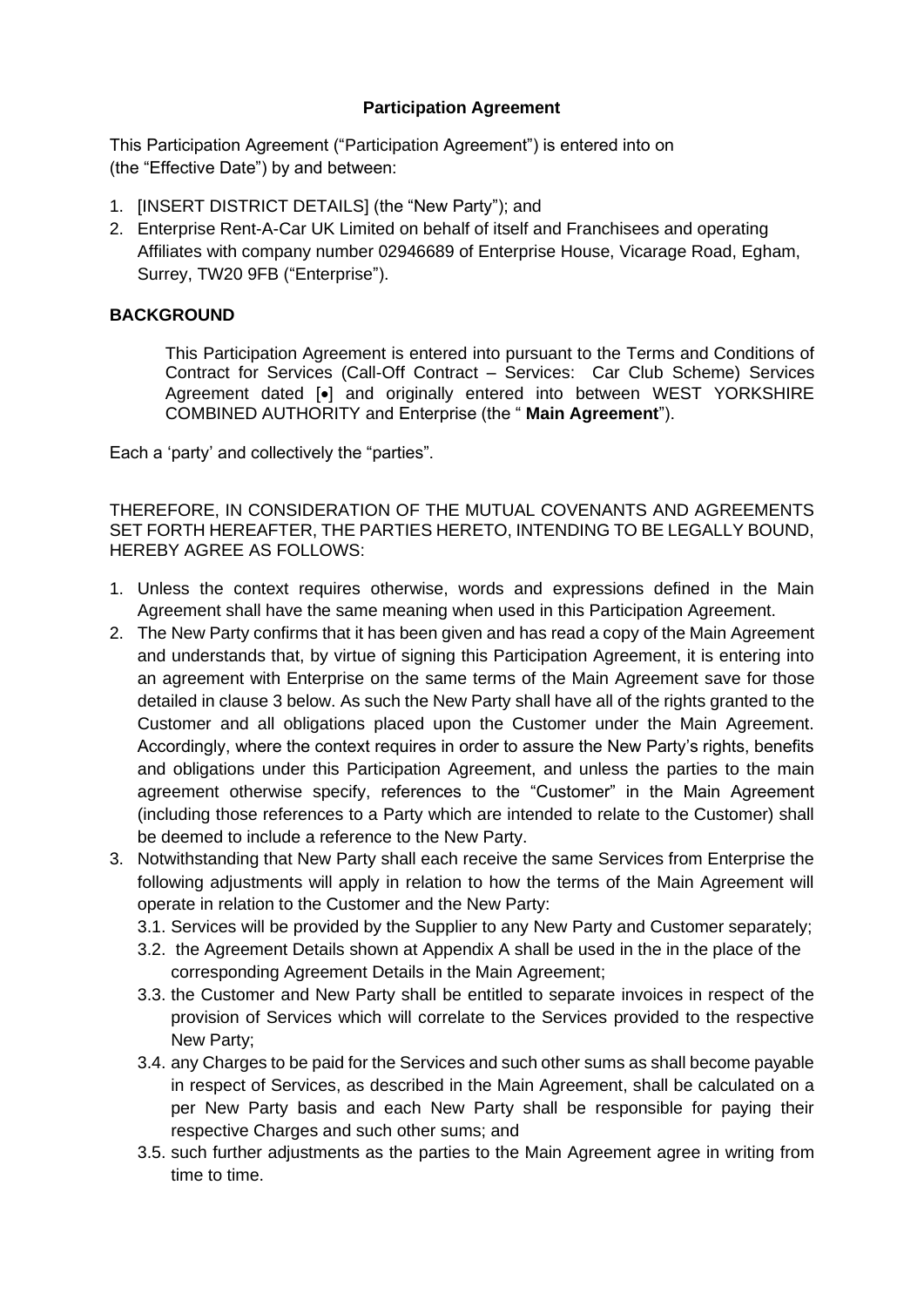- 4. The Parties to the Main Agreement may in accordance with its provisions vary, terminate or rescind that Main Agreement or any part of it, without the consent of any New Party. For the sake of Clarity, a New Party may not vary, terminate or rescind the Main Agreement or any part of it, without the consent in writing of the Parties to the Main Agreement.
- 5. Any changes agreed between the parties of the Main Agreement shall vary and be deemed incorporated under the terms of this Participation Agreement which shall be deemed to apply from the effective date of the variation to the Main Agreement.
- 6. This Participation Agreement and the obligations arising thereunder will be governed by and construed in accordance with the Laws of England and Wales. The parties submit, to the exclusive jurisdiction of the English courts to settle any claim, dispute or matter of difference which may arise out of or in connection with the Agreement or legal relationships established by the Agreement.

### **Enterprise Rent-A-Car UK Limited [NEW PARTY]**

[Date] [Date]

\_\_\_\_\_\_\_\_\_\_\_\_\_\_\_\_\_\_\_\_\_\_\_\_\_\_ \_\_\_\_\_\_\_\_\_\_\_\_\_\_\_\_\_\_\_\_\_\_\_\_\_\_\_\_ By: [Name] By: [Name]

Title: [Title] Title: [Title]